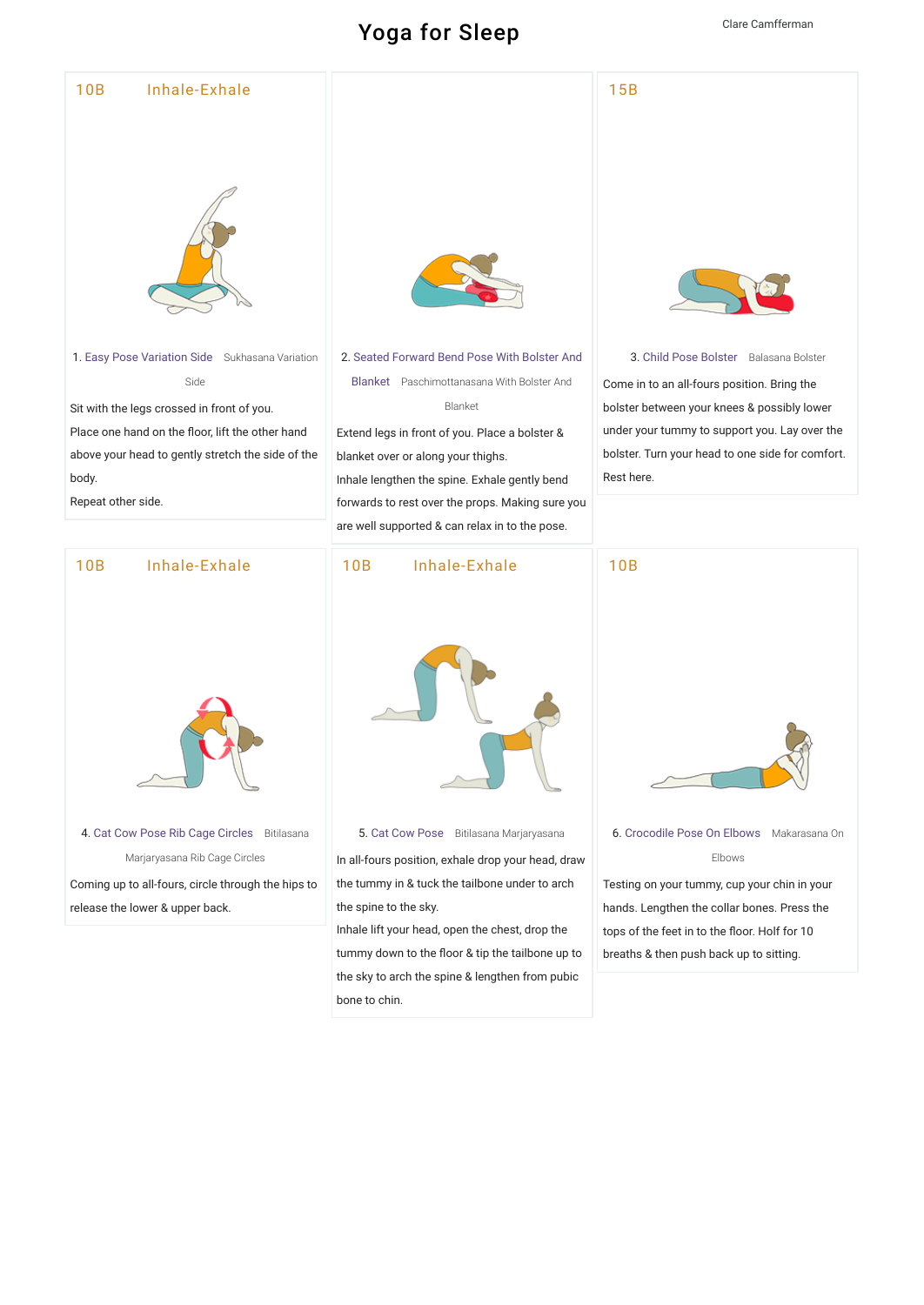## $30P$ 10B



10B

## 7. [Caterpillar Pose](https://www.tummee.com/yoga-poses/caterpillar-pose)

With legs in front of you, bend the knees. Inhale raise the arms above your head, exhale reach the arms forwards to hold the outer feet. Release the head & relax the back of the neck.



## 8. [Banana Pose](https://www.tummee.com/yoga-poses/banana-pose) Bananasana

Laying flat on your back gently slide your arms & feet to one side. Stretch the side of your body whilst keeping your hips & shoulders flat to the floor. Soften your tummy, face & jaw. Repeat on the other side.



9. [Half Happy Baby Pose](https://www.tummee.com/yoga-poses/half-happy-baby-pose) Ardha Ananda Balasana With both legs extended bend one knee in to the chest. Draw that knee towards the armpit & then take hold of the outside of the foot with your hand. Press the heel up to the sky whilst drawing the knee deeper in to the armpit to feel a stretch in the groin. Hold for 10 breaths. Repeat on the other side.